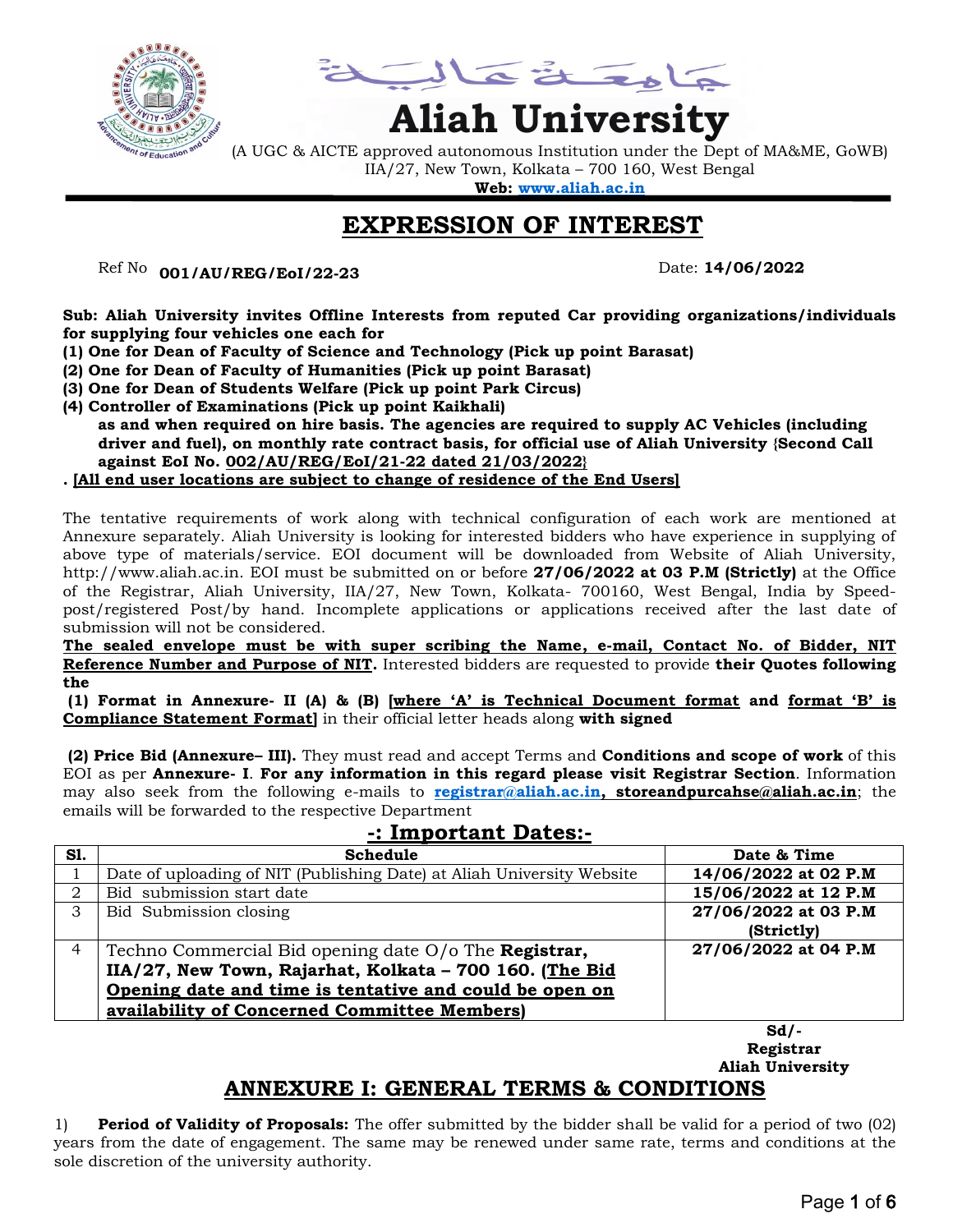2) **Acceptance of EOI:** Lowest valid rate should normally be accepted. However, the EOI Accepting Authority does not bind itself to do so and reserves the right to reject any or all the EOIs without assigning any reason.

3) **Execution of Formal Agreement after acceptance of EOI**: Successful bidder has to execute 'Formal Agreement' with the University within 7 days of the receipt of the Letter of Offer. Work Order will be issued to the successful bidder after the execution of the formal agreement.

4) **Execution of the work**: The execution of the work should be strictly in accordance with the terms and conditions of the contract as per the specifications mentioned below.

- a) The Agency / Firm (herein after referred to as **"Contractor"**) should be registered and should furnish a copy of the registration certificate in support thereof.
- b) Only such Agency / Firm may apply whose car/vehicles has been duly authorized by the concerned RTO for use as public transport.
- c) The Contractor shall maintain an office within Kolkata duly manned with adequate staff who should always be available for contact.
- **d) The Contractor shall put into service only Registered, AC car/vehicles with commercial number plate not more than 5 Years old.**
- e) The car/vehicles provided by the contractor should be in perfectly sound, road worthy, working condition.
- f) The car/vehicles should be maintained regularly and properly by the Contractor and should have clean interior and exterior. The seats should be covered with neat white seat covers, which should be replaced regularly.
- g) The Contractor should have adequate number of car/vehicles **to be provided as hire car.**  There should be adequate back up of car/vehicles to cope with break down or maintenance. In case of maintenance or breakdown, replacement of the car/vehicles shall be made by the agency/firm with similar class of car/vehicles.
- h) Only experienced drivers should be assigned for duties.
- i) The driver assigned duty with the car/vehicles should not be changed unless it is very urgent or unavoidable. However, no driver should be changed/relieved of duties without prior notice to Aliah University.
- j) The successful contractor shall have to submit the list of car/vehicles along with photocopies of valid registration certificate while signing the Agreement.
- k) The car/vehicles to be hired by Aliah University shall be on monthly hiring basis and therefore these should be kept for exclusive use by the user of Aliah University. The car/vehicles placed into service for Aliah University cannot be hired out to any other organization and should be available whenever called for.
- l) The car/vehicles put into service should carry the following documents and articles:
- m) Valid Registration Certificate issued by the concerned RTO.
- n) Valid Commercial Permit
- o) Valid PUC Certificate.
- p) Valid Road Tax Receipt / Certificate
- q) Valid Insurance Policy document of the car.
- r) Tool box, small spares, jack and extra tyre in usable condition.
- s) The Contractor shall ensure that,
- t) the driver employed hold valid driving license, are well behaved, having communication skills at least in Bengali and Hindi, conversant with the rules and regulations of driving and the knowledge of routes in Kolkata and other parts of West Bengal;
- u) all the drivers employed by him should wear neat dress while on duty;
- v) the driver report to the user on time and maintain punctuality during duty hours;
- w) driver do not consume alcohol or other similar items while on duty;
- x) the driver always remain with the vehicles while on duty and in case of any urgency he should seek permission of the user before leaving the vehicles.
- y) each driver should carry a mobile phone in good working condition, at his or bidder's cost, so that he can be contacted in case of any requirement. All the mobile numbers have to be provided to the university.
- z) In case of any breakdown of car at the time of duty, the Contractor shall make arrangements promptly for another **similar car / vehicles** and no mileage from the garage upto the breakdown point shall be paid. In case the user of the broken down car hires another vehicles / taxi, the amount of hiring the vehicles shall be deducted from the bill of the Contractor.
- aa) Penalty levied by police / government departments / statutory bodies for violation of any norms or regulation shall be sole responsibility of the Contractor. Aliah University shall in no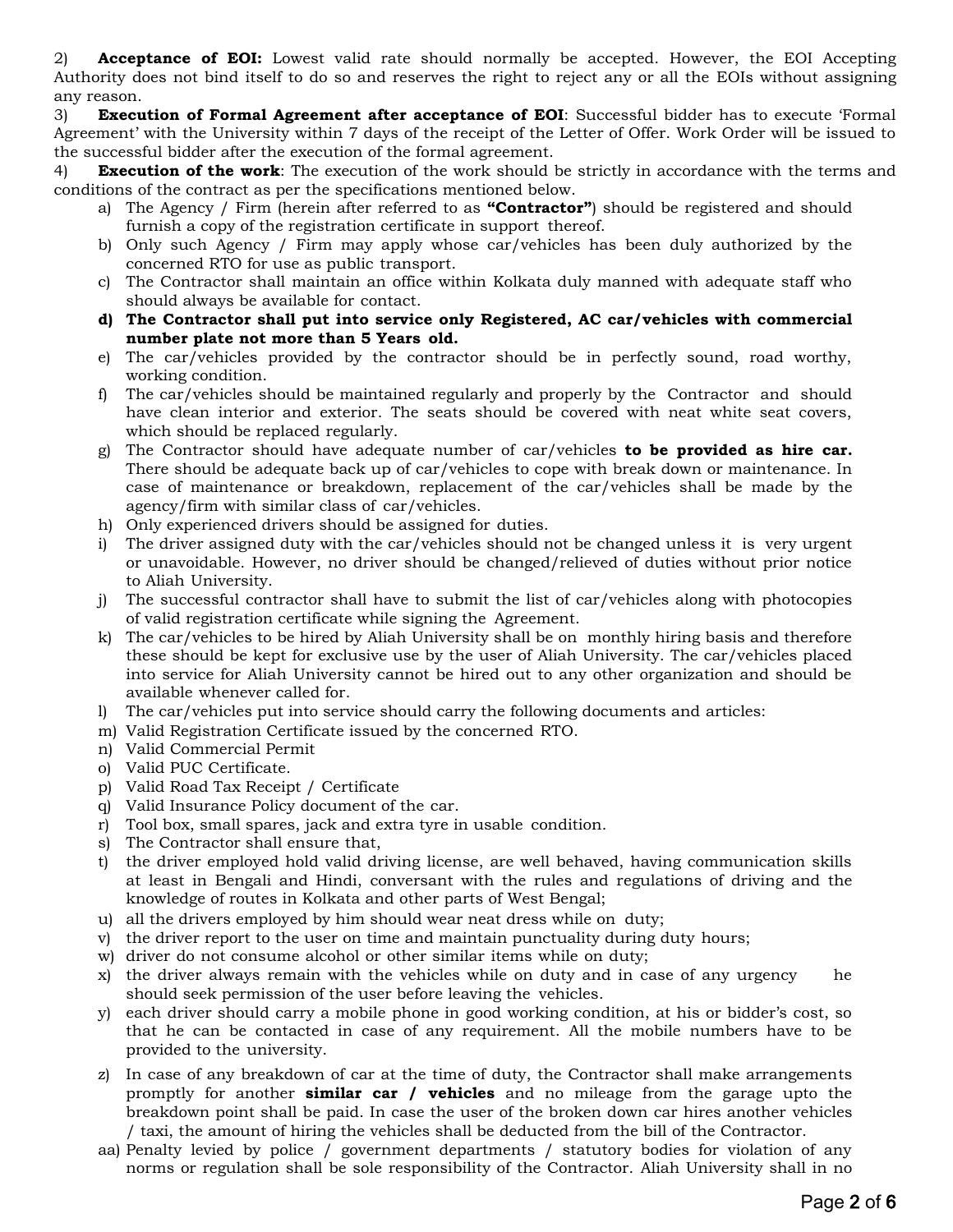way be responsible for such payments.

- bb) The agency shall be responsible for any injury/accident or compensation to their drivers and third parties.
- cc) The agency has to bear all the expenses and compensations related to drivers and drivers' salary, any damage of car, injury to any person, insurance, taxes, commercial permit fee, pollution clearance charges, maintenance charges, accessories, tyres, spares, garage rents, fuel, lubricants, etc. for the hired vehicles supplied to the University.
- **dd)** The drivers on duty should ensure that the car is accompanied with a log book or duty slips issued for it. The log book should be presented to the user of the car for noting daily opening and closing meter readings at the point of reporting and release respectively. The payment will be made for the mileage covered between these two readings only. **10 KM extra mileage or time shall be allowed for a car/vehicles from Garage to Reporting.**
- ee) Penalty of Rs.1000/- (Rupees One Thousand Only) per vehicles per day (or part of the day or late reporting) will be imposed if the agency fails to provide any car/vehicles as per the requirement of the University.
- ff) The duty hours of the drivers will be notified by User from time of starting to garage. The time of reporting may vary as per the requirement.
- gg) In case the car reports late, penalty will be imposed as mentioned in point no. 19 above.
- hh) In the event of any dispute arising out of the bid or from the resultant contract, the decision of the competent authority of the university shall be final.
- ii) Aliah University reserves the right to modify and amend of the above stipulated conditions/criterion depending upon situation/statutory requirements.

#### **jj) Payment to the Contractor:**

- a. Payment to the executing firm / agency shall be made on monthly basis.
- b. Separate monthly bills should be submitted against each car/vehicles stating its Registration no., make and model, total kilometers of run etc. The Tax, as applicable, should be shown separately.
- c. All bills must be backed up by the copy of the daily log book or duty slips.
- d. Payment will be released to the firm / agency after deduction of taxes, penalty, if any

**6. Non-transferable EOI**: The Agency/Firm who secures the contract shall not assign or sublet the work or any part of it to any other party or person. The EOI is not transferable.

**7. Termination of Contract**: If any of the terms and conditions provided anywhere in the EOI document/ Agreement, or any direction issued is not complied with or the firm / agency (contractor) is found to have committed any breach thereof, the contract may be terminated. The decision of the competent authority of the Aliah University will be final in this regard.

**8. Jurisdiction**: The court at Kolkata only shall have jurisdiction to deal with and decide any legal matter whatsoever arising out of this contract.

**9. Eligibility for participation:** Registered and reputed agencies/ firms including partnership firms, who have at least two years of experience of similar work, i.e. supply of diesel /petrol driven AC car for regular official use on rate contract basis, are eligible for participating in the EOI. The bidder should have capacity to supply at least **1 (One) number of car/vehicles at any time to be provided as hire car/vehicles.**

**10.** Exit Clause: Aliah University as well as the Contractor has the Liberty to seek a clause of termination of contract by serving an advance 30 days notice against owner in case there are reasons for doing so as determined by the Authority.

**11.** Dispute and Grievance Redressal: Any dispute/ grievance arising out of this contract shall be referred to the Registrar, Aliah University, and if either of the parties hereto is dissatisfied with the decision, the dispute/ grievance shall be referred to the decision of an Arbitrator, who should be acceptable to both the parties, to be appointed by the Hon'ble Vice-Chancellor of the University. The decision of such Arbitrator shall be final and binding on both the parties.

**12.** The Honorable Vice Chancellor, Aliah University reserves the right to accept in part or in full any tender or reject any tender without assigning any reason or to cancel the tendering process and reject all tenders at any time prior to award of contract, without incurring any liability, whatsoever to the affected tenderer or tenderers.

13. If there is a tie during financial evaluation then Preference shall be given to bidder with nearest garage location to the End User. The land marks for End Users Locations are

**(**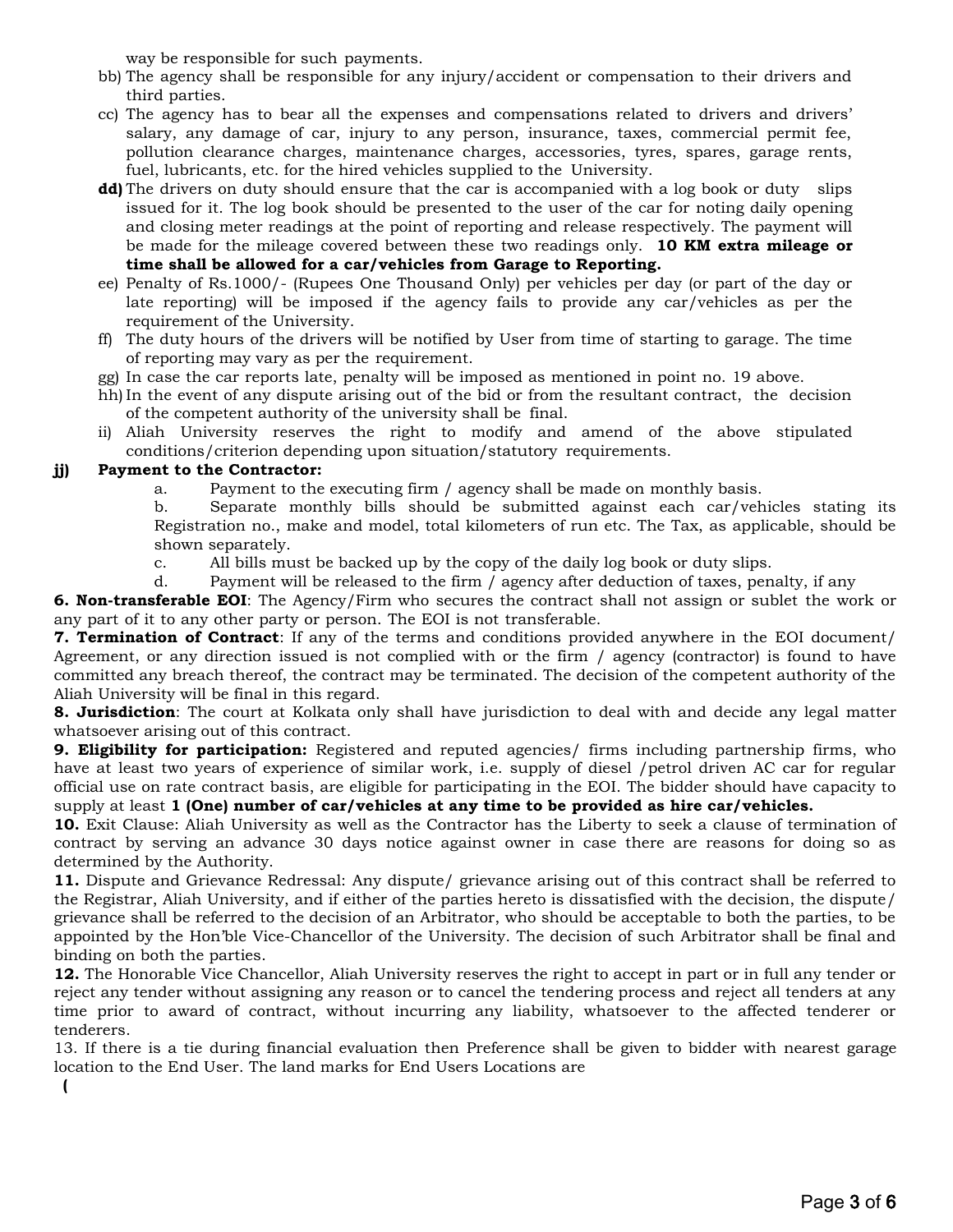### **Annexure II : Technical Bid Application Format (Please attach all relevant documents)**

To, The Registrar Aliah University IIA/27, New Town, Kolkata-700 160

**Sub: Expression of Interest from reputed car providing organizations/individuals for supplying four vehicles one each for**

**(1) One for Dean of Faculty of Science and Technology (Pick up point Barasat)**

**(2) One for Dean of Faculty of Humanities (Pick up point Barasat)**

**(3) One for Dean of Students Welfare (Pick up point Park Circus)**

**(4) Controller of Examinations (Pick up point Kaikhali)**

**as and when required on hire basis. The agencies are required to supply AC Vehicles (including driver and fuel), on monthly rate contract basis, for official use of Aliah University. {Second Call against EoI No. 002/AU/REG/EoI/21-22 dated 21/03/2022}**

Ref: - \_\_\_\_\_\_\_\_EOI. No ………………………................……………dated ……………………..

#### **(A) TECHNICAL DOCUMENTS**

| S1<br>No       | <b>Particulars</b><br>Items                                                                                                                                    |  |  |  |  |  |
|----------------|----------------------------------------------------------------------------------------------------------------------------------------------------------------|--|--|--|--|--|
| 1              | Name of the Firm/ Agency                                                                                                                                       |  |  |  |  |  |
| 2              | Office Address with Telephone & Mobile No. and email id                                                                                                        |  |  |  |  |  |
| 3              | Working Experience in similar contracts (if any enclose<br>Photocopy of Work Order or Similar Document)                                                        |  |  |  |  |  |
| 4              | GST Registration No. (if any enclose Photocopy of GST<br>Certificate with this EoI Document)                                                                   |  |  |  |  |  |
| 5.             | Income Tax PAN (if any Attach Photocopy of PAN Card with<br>this EoI Document)                                                                                 |  |  |  |  |  |
| 6              | License No. of the Car with <b>Commercial Permit</b> which will be<br>provided to Aliah University (Please enclose photocopy of the<br>document with this EoI) |  |  |  |  |  |
| $\overline{7}$ | Make/Model of Vehicles                                                                                                                                         |  |  |  |  |  |
| 8              | $A/C$ or Non $A/C$                                                                                                                                             |  |  |  |  |  |
| 9              | Registration No (Please enclose photocopy of the document<br>with this EoI)                                                                                    |  |  |  |  |  |
| 10             | Year of Registration (Please enclose photocopy of the<br>document with this EoI)                                                                               |  |  |  |  |  |
| 11             | Name of Owner (as per Registration Certificate) (Please<br>enclose photocopy of the document with this EoI)                                                    |  |  |  |  |  |
| 12             | Present Location of Vehicle Garage                                                                                                                             |  |  |  |  |  |
|                | All documents relevant with the car must be submitted with the tender                                                                                          |  |  |  |  |  |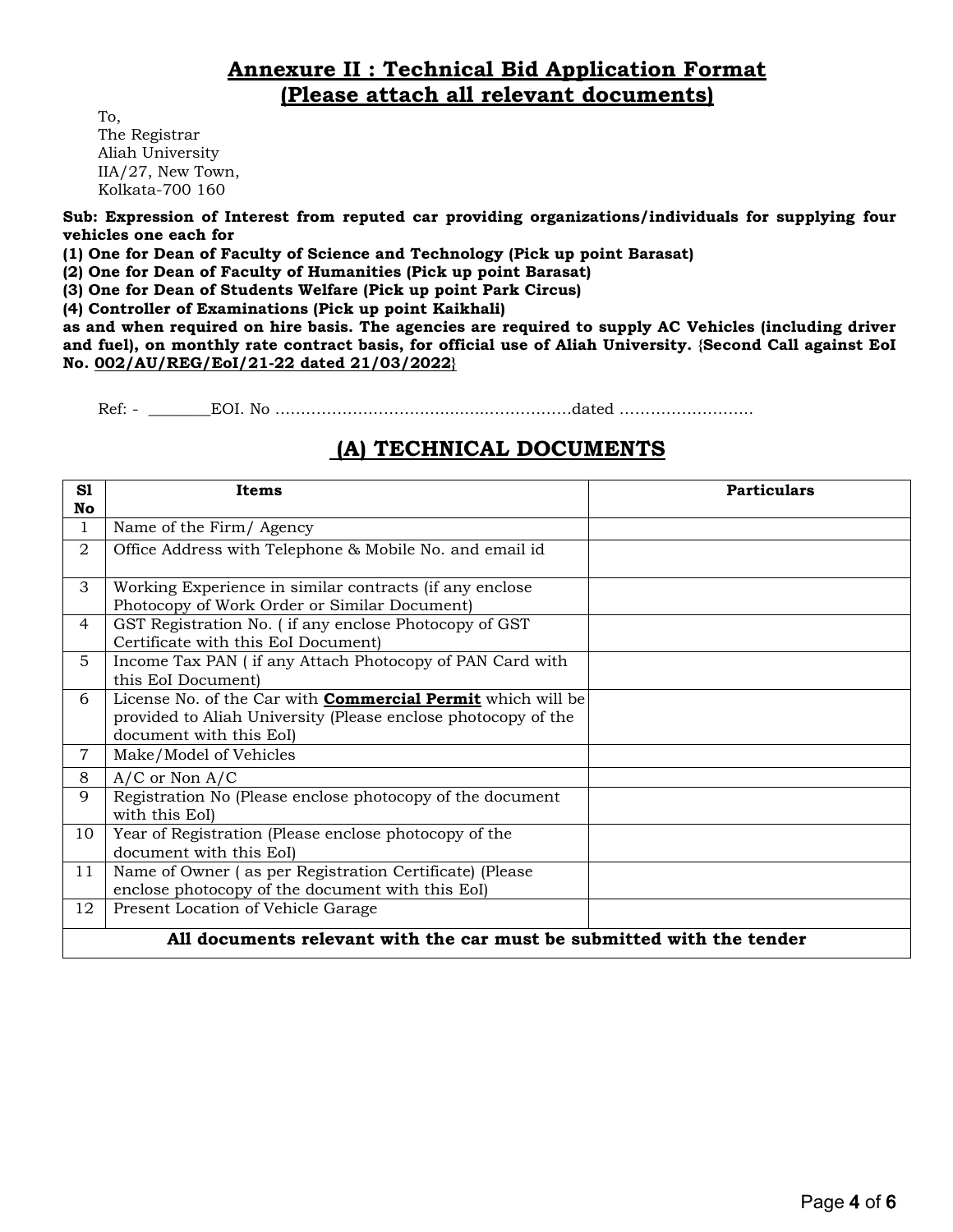# **B) COMPLIANCE STATEMENT**

| Para of         | Specification of Items Offered                                                              | Compliance to         | In case of                       |  |
|-----------------|---------------------------------------------------------------------------------------------|-----------------------|----------------------------------|--|
| Quotation       | For any enquiry/ clarification                                                              | Quotation             | noncompliance                    |  |
| Enquiry         | measurement bidders are requested to                                                        | specification whether | Deviation from                   |  |
| Specification   | visit/Contact the site Registrar Section,<br>Aliah University New Town Campus,              | yes or no             | quotation<br>Specification to be |  |
|                 | IIA/27, New Town, Kolkata-700160                                                            |                       | indicated in                     |  |
|                 |                                                                                             |                       | unambiguous term.                |  |
|                 |                                                                                             |                       |                                  |  |
|                 | $\mathbf{2}$                                                                                | З                     |                                  |  |
| <b>Car Hire</b> |                                                                                             |                       |                                  |  |
|                 |                                                                                             |                       |                                  |  |
|                 | BS-III purchased on or after 01.05.2008 with Diesel/ LPG/                                   |                       |                                  |  |
|                 | CNG Engine Motor Cab/ Maxi Cab with Engine Capacity Less                                    |                       |                                  |  |
|                 | than or equal to 2000 cc (with AC)<br>Vehicles with <b>Commercial License and/or permit</b> |                       |                                  |  |

**…………………………………………………………………** 

**Signature of authorized person of the Firm /Agency with seal**

#### **ANNEXURE III PRICE BID**

| Particulars                                                | Pl Quote<br>the Rate |                                      |
|------------------------------------------------------------|----------------------|--------------------------------------|
| Dean Faculty of Science and Technology (Pick up point      |                      | (Rate Rs Not More Than               |
| <b>Barasat</b> )                                           |                      | 525.00 per day)                      |
| BS- III purchased on or after 01.05.2008 with Diesel/ LPG/ |                      | 1. Monthly rate is for 10 hours      |
| CNG Engine Motor Cab/ Maxi Cab with Engine Capacity        |                      | a day and additional charge $\omega$ |
| Less than or equal to 2000 cc (with AC)                    |                      | 20.00 per hour beyond 10             |
| Dean Faculty of Humanities (Pick up point Barasat)BS-      |                      | hours. Fuel allowed for              |
| III purchased on or after 01.05.2008 with Diesel/ LPG/     |                      | monthly hiring is 1 litre for 12     |
| CNG Engine Motor Cab/ Maxi Cab with Engine Capacity        |                      | k.m in case of Motor Cab,            |
| Less than or equal to 2000 cc (with AC)                    |                      | Maruti Omni and 1 litre for 10       |
| Dean of Students Welfare (Pick up point Park Circus)       |                      | k.m in case of Maxi-Cab other        |
| BS-III purchased on or after 01.05.2008 with Diesel/ LPG/  |                      | than Maruti Omni. Mobil oil @        |
| CNG Engine Motor Cab/ Maxi Cab with Engine Capacity        |                      | 5 litres per 2500 k.m run.           |
| Less than or equal to 2000 cc (with AC)                    |                      |                                      |
| Controller of Examinations (Pick up point Kaikhali) BS-    |                      |                                      |
| III purchased on or after 01.05.2008 with Diesel/ LPG/     |                      |                                      |
| CNG Engine Motor Cab/ Maxi Cab with Engine Capacity        |                      |                                      |
| Less than or equal to 2000 cc (with AC)                    |                      |                                      |

#### ………………………………………………………………… **Signature of authorized person of the Firm /Agency with seal**

#### **Declaration**

I, Sri/Smt. ................................................................. The Managing Director/Proprietor (etc.) of the Firm.,................................................................................................................................... (Name of the firm) At (address)........................................................................................................... do hereby solemnly affirm and declare as follows:

1. That I have not ever been convicted of any offence making myself liable to be disqualified to provide any goods/services/work to any Educational Institutions/Govt. or Govt. undertaking Organization /Institution in the State of West Bengal or other State or States.

2. That no case is pending against me or against my firm in any criminal court of law or blacklisted/debarred/banned to provide similar items to the Educational Institutions / Govt. or Govt. undertaking Organization / Institution in the State of West Bengal or other State or States ( If any case is pending, state the details ).